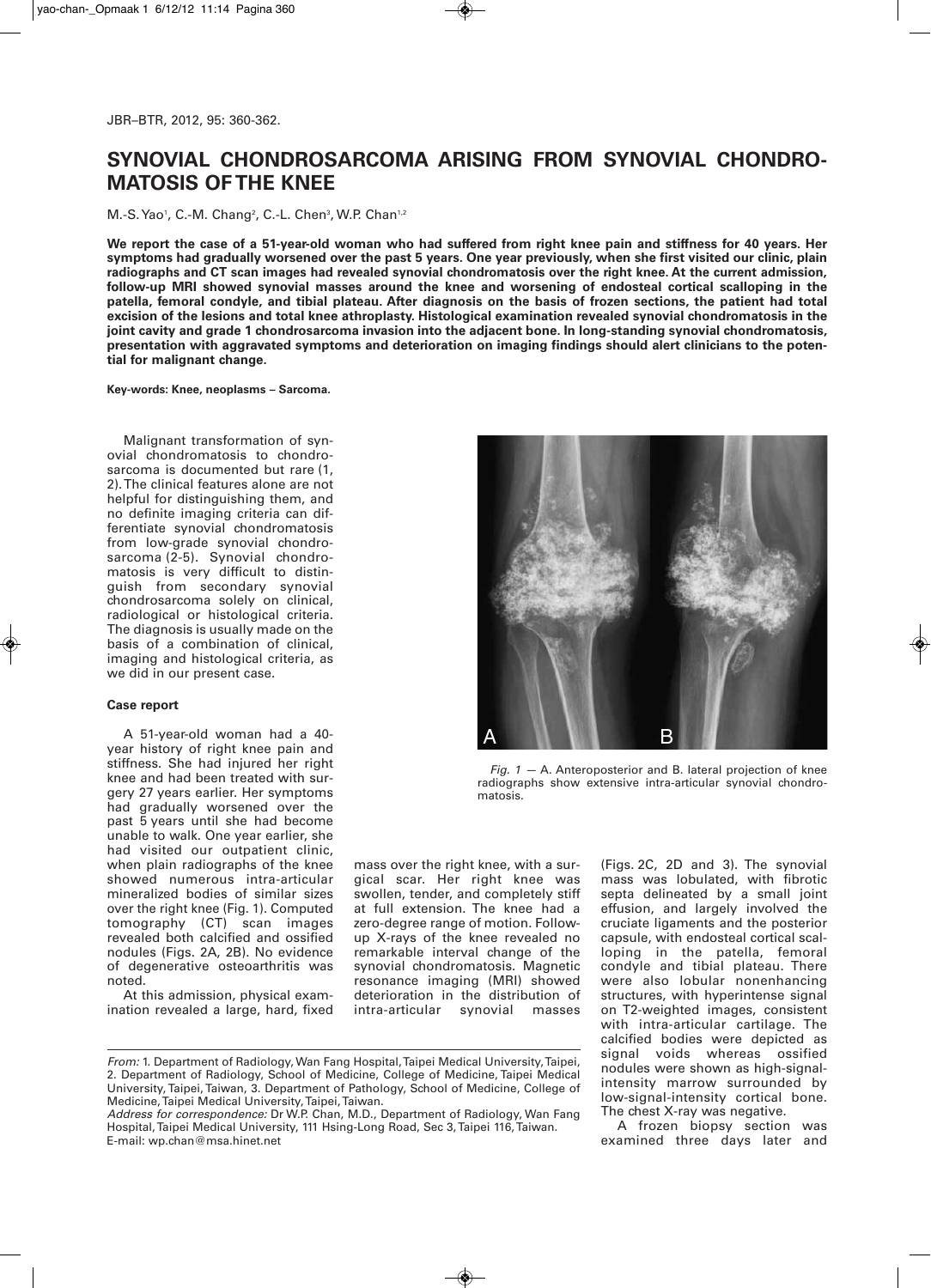

*Fig. 2 —* A, B. Axial CT images confirm many calcified bodies (small arrow) and central lucent nodules (long arrow) in the suprapatellar bursa and some in the posterior capsule. C. Axial proton-density and D. postgadolinium MRI images 14 months later show multiple lobular cartilaginous masses (long arrow) (corresponding to central lucent nodules on CT images), with patellar erosions, and anterior and posterior extension signalvoid calcifications (small arrow).



*Fig. 4 —* Photomicrograph shows nodular proliferation of chondroid tissues containing benign (short arrows) and malignant (long arrows) chondroid cells in the synovial tissue lined with synovial cells (arrowhead).

showed low-grade chondrosarcoma. Total excision of the lesion and total knee arthroplasty were then performed. The histological diagnosis was grade 1 chondrosarcoma arising<br>from synovial chondromatosis from synovial chondromatosis (Fig. 4).There were multinodular cartilaginous islands and loose bodies

in the joint cavity. Stromal myxoid changes and atypical chondrocytes with loss of clustering and spindling were noted.The chondrosarcoma had low cellularity, mild nuclear atypia, chromatin clumping, little mitotic activity, and invasion into the patellar, femoral and tibial bone marrow.



*Fig. 3 —* A. Sagittal proton-density MRI image shows extensive synovial mass with multiple bone erosion (arrow). B. T1 weighted MRI image, C.T2-weighted image, and D. postgadolinium image show numerous signal-void calcifications, both attached to and free from the synovium, with erosion about the adjacent bone (long arrow), and joint effusion (hyperintense signal onT2-weighted image but nonenhancing on postgadolinium image) and synovial thickening with obvious enhancement on postgadolinium image.There are some ossified bodies with MRI signal similar to that of bone marrow (short arrows). Note that the histologically proven intra-articular area of malignant transformation adjacent to the patellar erosion shows nonspecific minimal enhancement.

#### **Discussion**

Primary synovial chondromatosis is a benign, proliferative and metaplastic disease arising from the synovial membrane (6). It is characterised by the formation of multiple cartilaginous bodies of equal size, sometimes with calcification or ossification, in the synovium of joints, tendons, and bursae; similar findings were noted in our case. A useful differentiating feature is that the primary form is relatively uncommon and synovial masses are the predominant feature, whereas secondary synovial chondromatosis is rela